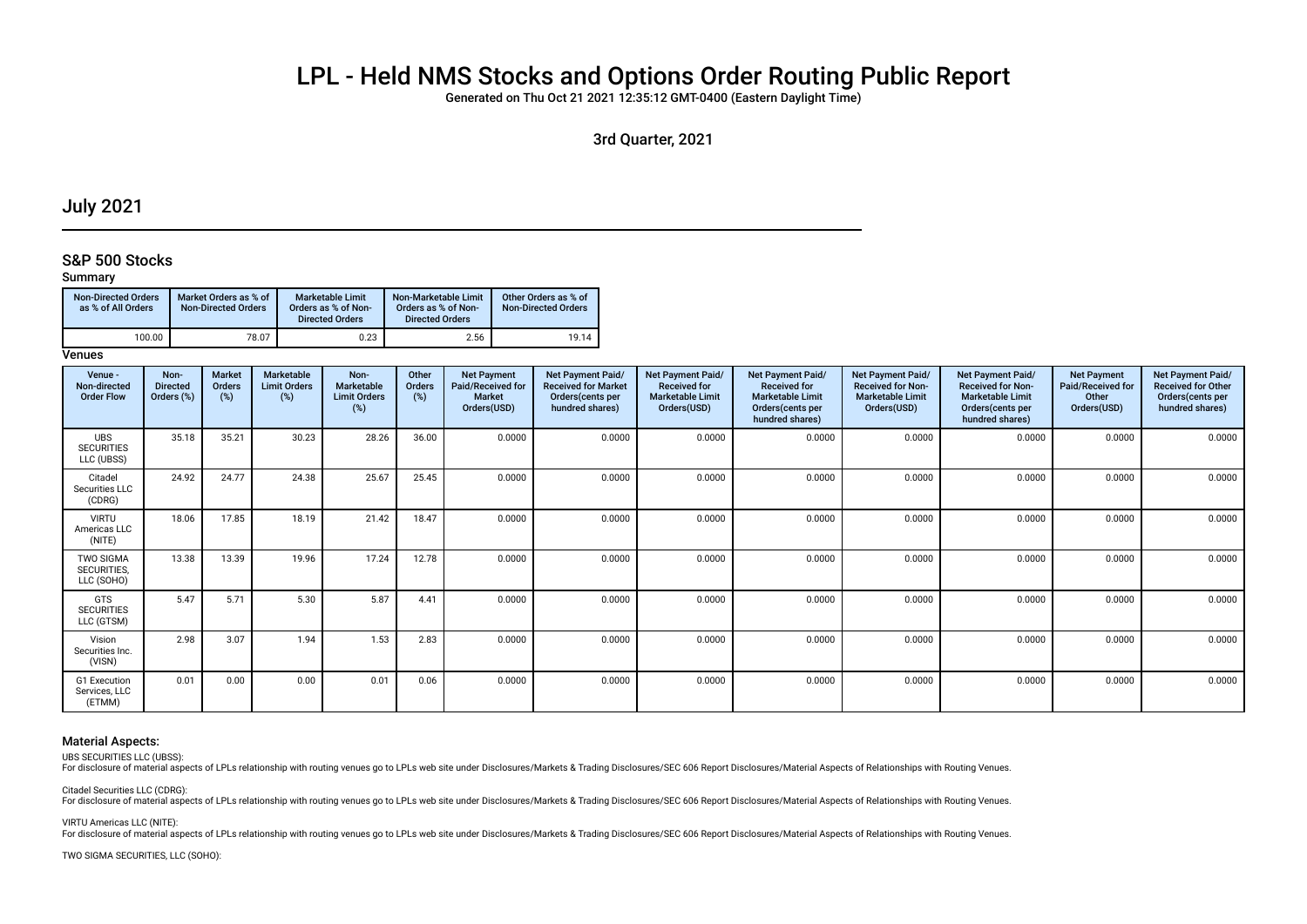For disclosure of material aspects of LPLs relationship with routing venues go to LPLs web site under Disclosures/Markets & Trading Disclosures/SEC 606 Report Disclosures/Material Aspects of Relationships with Routing Venu

GTS SECURITIES LLC (GTSM):

For disclosure of material aspects of LPLs relationship with routing venues go to LPLs web site under Disclosures/Markets & Trading Disclosures/SEC 606 Report Disclosures/Material Aspects of Relationships with Routing Venu

Vision Securities Inc. (VISN):

For disclosure of material aspects of LPLs relationship with routing venues go to LPLs web site under Disclosures/Markets & Trading Disclosures/SEC 606 Report Disclosures/Material Aspects of Relationships with Routing Venu

G1 Execution Services, LLC (ETMM):

For disclosure of material aspects of LPLs relationship with routing venues go to LPLs web site under Disclosures/Markets & Trading Disclosures/SEC 606 Report Disclosures/Material Aspects of Relationships with Routing Venu

 $\frac{1}{2}$  $- - - - -$ 

# July 2021

### Non-S&P 500 Stocks

#### Summary

| <b>Non-Directed Orders</b><br>as % of All Orders | Market Orders as % of<br>Non-Directed Orders | <b>Marketable Limit</b><br>Orders as % of Non-<br><b>Directed Orders</b> | Non-Marketable Limit<br>Orders as % of Non-<br><b>Directed Orders</b> | Other Orders as % of<br><b>Non-Directed Orders</b> |  |
|--------------------------------------------------|----------------------------------------------|--------------------------------------------------------------------------|-----------------------------------------------------------------------|----------------------------------------------------|--|
| 100.00                                           | 80.52                                        | 2.49                                                                     | 4.78                                                                  | 12.21                                              |  |

Venues

| Venue -<br>Non-directed<br><b>Order Flow</b>         | Non-<br><b>Directed</b><br>Orders (%) | Market<br>Orders<br>(%) | Marketable<br><b>Limit Orders</b><br>(%) | Non-<br>Marketable<br><b>Limit Orders</b><br>(%) | Other<br>Orders<br>(%) | <b>Net Payment</b><br>Paid/Received for<br><b>Market</b><br>Orders(USD) | <b>Net Payment Paid/</b><br><b>Received for Market</b><br>Orders(cents per<br>hundred shares) | <b>Net Payment Paid/</b><br><b>Received for</b><br><b>Marketable Limit</b><br>Orders(USD) | Net Payment Paid/<br><b>Received for</b><br><b>Marketable Limit</b><br>Orders(cents per<br>hundred shares) | <b>Net Payment Paid/</b><br><b>Received for Non-</b><br><b>Marketable Limit</b><br>Orders(USD) | <b>Net Payment Paid/</b><br><b>Received for Non-</b><br><b>Marketable Limit</b><br>Orders(cents per<br>hundred shares) | <b>Net Payment</b><br>Paid/Received for<br>Other<br>Orders(USD) | Net Payment Paid/<br><b>Received for Other</b><br>Orders(cents per<br>hundred shares) |
|------------------------------------------------------|---------------------------------------|-------------------------|------------------------------------------|--------------------------------------------------|------------------------|-------------------------------------------------------------------------|-----------------------------------------------------------------------------------------------|-------------------------------------------------------------------------------------------|------------------------------------------------------------------------------------------------------------|------------------------------------------------------------------------------------------------|------------------------------------------------------------------------------------------------------------------------|-----------------------------------------------------------------|---------------------------------------------------------------------------------------|
| Citadel<br>Securities LLC<br>(CDRG)                  | 65.12                                 | 66.48                   | 69.86                                    | 60.24                                            | 57.17                  | 0.0000                                                                  | 0.0000                                                                                        | 0.0000                                                                                    | 0.0000                                                                                                     | 0.0000                                                                                         | 0.0000                                                                                                                 | 0.0000                                                          | 0.0000                                                                                |
| <b>UBS</b><br><b>SECURITIES</b><br>LLC (UBSS)        | 12.78                                 | 11.95                   | 9.90                                     | 14.56                                            | 18.13                  | 0.0000                                                                  | 0.0000                                                                                        | 0.0000                                                                                    | 0.0000                                                                                                     | 0.0000                                                                                         | 0.0000                                                                                                                 | 0.0000                                                          | 0.0000                                                                                |
| <b>VIRTU</b><br>Americas LLC<br>(NITE)               | 10.52                                 | 9.68                    | 13.23                                    | 13.80                                            | 14.21                  | 0.0000                                                                  | 0.0000                                                                                        | 0.0000                                                                                    | 0.0000                                                                                                     | 0.0000                                                                                         | 0.0000                                                                                                                 | 0.0000                                                          | 0.0000                                                                                |
| <b>GTS</b><br><b>SECURITIES</b><br>LLC (GTSM)        | 7.54                                  | 7.90                    | 6.14                                     | 6.84                                             | 5.72                   | 0.0000                                                                  | 0.0000                                                                                        | 0.0000                                                                                    | 0.0000                                                                                                     | 0.0000                                                                                         | 0.0000                                                                                                                 | 0.0000                                                          | 0.0000                                                                                |
| <b>TWO SIGMA</b><br><b>SECURITIES.</b><br>LLC (SOHO) | 3.85                                  | 3.90                    | 0.74                                     | 3.96                                             | 4.08                   | 0.0000                                                                  | 0.0000                                                                                        | 0.0000                                                                                    | 0.0000                                                                                                     | 0.0000                                                                                         | 0.0000                                                                                                                 | 0.0000                                                          | 0.0000                                                                                |
| Vision<br>Securities Inc.<br>(VISN)                  | 0.10                                  | 0.09                    | 0.13                                     | 0.11                                             | 0.11                   | 0.0000                                                                  | 0.0000                                                                                        | 0.0000                                                                                    | 0.0000                                                                                                     | 0.0000                                                                                         | 0.0000                                                                                                                 | 0.0000                                                          | 0.0000                                                                                |
| G1 Execution<br>Services, LLC<br>(ETMM)              | 0.09                                  | 0.00                    | 0.00                                     | 0.49                                             | 0.58                   | 0.0000                                                                  | 0.0000                                                                                        | 0.0000                                                                                    | 0.0000                                                                                                     | 0.0000                                                                                         | 0.0000                                                                                                                 | 0.0000                                                          | 0.0000                                                                                |

#### Material Aspects:

Citadel Securities LLC (CDRG):

For disclosure of material aspects of LPLs relationship with routing venues go to LPLs web site under Disclosures/Markets & Trading Disclosures/SEC 606 Report Disclosures/Material Aspects of Relationships with Routing Venu

UBS SECURITIES LLC (UBSS):

For disclosure of material aspects of LPLs relationship with routing venues go to LPLs web site under Disclosures/Markets & Trading Disclosures/SEC 606 Report Disclosures/Material Aspects of Relationships with Routing Venu

VIRTU Americas LLC (NITE):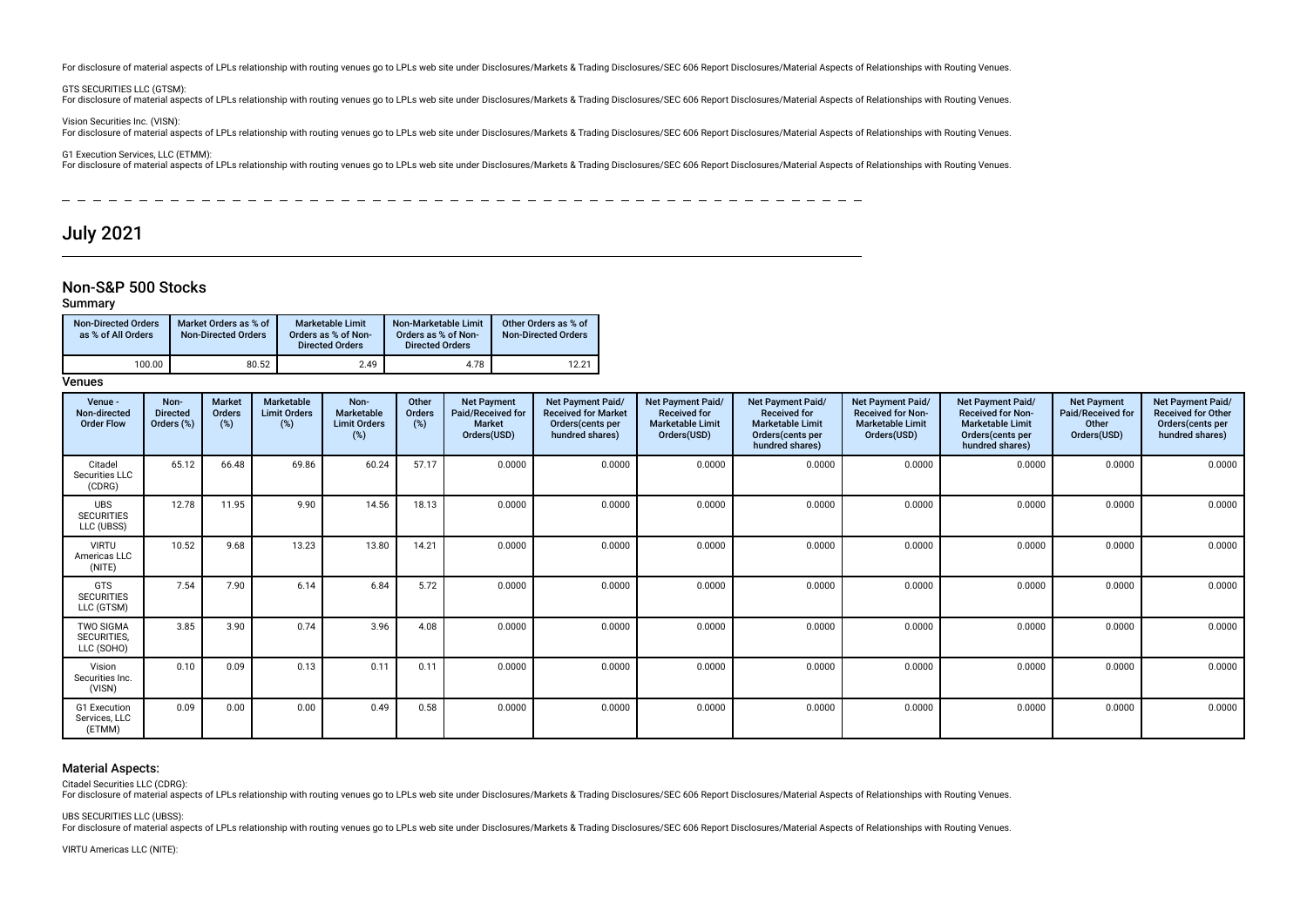For disclosure of material aspects of LPLs relationship with routing venues go to LPLs web site under Disclosures/Markets & Trading Disclosures/SEC 606 Report Disclosures/Material Aspects of Relationships with Routing Venu

#### GTS SECURITIES LLC (GTSM):

For disclosure of material aspects of LPLs relationship with routing venues go to LPLs web site under Disclosures/Markets & Trading Disclosures/SEC 606 Report Disclosures/Material Aspects of Relationships with Routing Venu

#### TWO SIGMA SECURITIES, LLC (SOHO):

For disclosure of material aspects of LPLs relationship with routing venues go to LPLs web site under Disclosures/Markets & Trading Disclosures/SEC 606 Report Disclosures/Material Aspects of Relationships with Routing Venu

#### Vision Securities Inc. (VISN):

For disclosure of material aspects of LPLs relationship with routing venues go to LPLs web site under Disclosures/Markets & Trading Disclosures/SEC 606 Report Disclosures/Material Aspects of Relationships with Routing Venu

### G1 Execution Services, LLC (ETMM):

For disclosure of material aspects of LPLs relationship with routing venues go to LPLs web site under Disclosures/Markets & Trading Disclosures/SEC 606 Report Disclosures/Material Aspects of Relationships with Routing Venu

\_\_\_\_\_\_\_\_\_\_\_\_\_\_\_\_\_\_\_\_\_

# July 2021

# **Options**

**Summary** 

| <b>Non-Directed Orders</b><br>as % of All Orders | Market Orders as % of<br><b>Non-Directed Orders</b> | <b>Marketable Limit</b><br>Orders as % of Non-<br><b>Directed Orders</b> | Non-Marketable Limit<br>Orders as % of Non-<br><b>Directed Orders</b> | Other Orders as % of<br><b>Non-Directed Orders</b> |
|--------------------------------------------------|-----------------------------------------------------|--------------------------------------------------------------------------|-----------------------------------------------------------------------|----------------------------------------------------|
| 100.00                                           | 44.07                                               | 5.18                                                                     | 38.84                                                                 | 11.91                                              |

**Venues** 

| Venue -<br>Non-directed<br><b>Order Flow</b> | Non-<br><b>Directed</b><br>Orders $(\%)$ | <b>Market</b><br><b>Orders</b><br>(%) | Marketable<br><b>Limit Orders</b><br>$(\%)$ | Non-<br><b>Marketable</b><br><b>Limit Orders</b><br>(%) | Other<br><b>Orders</b><br>(%) | <b>Net Payment</b><br>Paid/Received for<br>Market<br>Orders(USD) | Net Payment Paid/<br><b>Received for Market</b><br>Orders (cents per<br>hundred shares) | Net Payment Paid/<br><b>Received for</b><br><b>Marketable Limit</b><br>Orders(USD) | Net Payment Paid/<br><b>Received for</b><br><b>Marketable Limit</b><br>Orders (cents per<br>hundred shares) | <b>Net Payment Paid/</b><br><b>Received for Non-</b><br><b>Marketable Limit</b><br>Orders(USD) | Net Payment Paid/<br><b>Received for Non-</b><br><b>Marketable Limit</b><br>Orders(cents per<br>hundred shares) | <b>Net Payment</b><br><b>Paid/Received for</b><br>Other<br>Orders(USD) | Net Payment Paid/<br><b>Received for Other</b><br>Orders (cents per<br>hundred shares) |
|----------------------------------------------|------------------------------------------|---------------------------------------|---------------------------------------------|---------------------------------------------------------|-------------------------------|------------------------------------------------------------------|-----------------------------------------------------------------------------------------|------------------------------------------------------------------------------------|-------------------------------------------------------------------------------------------------------------|------------------------------------------------------------------------------------------------|-----------------------------------------------------------------------------------------------------------------|------------------------------------------------------------------------|----------------------------------------------------------------------------------------|
| Citadel<br>Securities LLC<br>(CDRG)          | 81.62                                    | 80.27                                 | 81.25                                       | 83.84                                                   | 79.53                         | 0.0000                                                           | 0.0000                                                                                  | 0.0000                                                                             | 0.0000                                                                                                      | 0.0000                                                                                         | 0.0000                                                                                                          | 0.0000                                                                 | $0.0000$ $\blacksquare$                                                                |
| Susquehanna<br>Investment<br>Group (SIGL)    | 18.38                                    | 19.73                                 | 18.75                                       | 16.16                                                   | 20.47                         | 0.0000                                                           | 0.0000                                                                                  | 0.0000                                                                             | 0.0000                                                                                                      | 0.0000                                                                                         | 0.0000                                                                                                          | 0.0000                                                                 | 0.0000                                                                                 |

### Material Aspects:

Citadel Securities LLC (CDRG):

For disclosure of material aspects of LPLs relationship with routing venues go to LPLs web site under Disclosures/Markets & Trading Disclosures/SEC 606 Report Disclosures/Material Aspects of Relationships with Routing Venu

Susquehanna Investment Group (SIGL): Expression in the control of the section of PLs relationship with routing venues go to LPLs web site under Disclosures/Markets & Trading Disclosures/SEC 606 Report Disclosures/Material Aspects of Relationships with Routing

# August 2021

### S&P 500 Stocks

Summary

| <b>Non-Directed Orders</b><br>as % of All Orders | Market Orders as % of<br><b>Non-Directed Orders</b> | <b>Marketable Limit</b><br>Orders as % of Non-<br><b>Directed Orders</b> | Non-Marketable Limit<br>Orders as % of Non-<br><b>Directed Orders</b> | Other Orders as % of<br><b>Non-Directed Orders</b> |
|--------------------------------------------------|-----------------------------------------------------|--------------------------------------------------------------------------|-----------------------------------------------------------------------|----------------------------------------------------|
| 100.00                                           | 76.41                                               | 0.60                                                                     | 2.77                                                                  | 20.22                                              |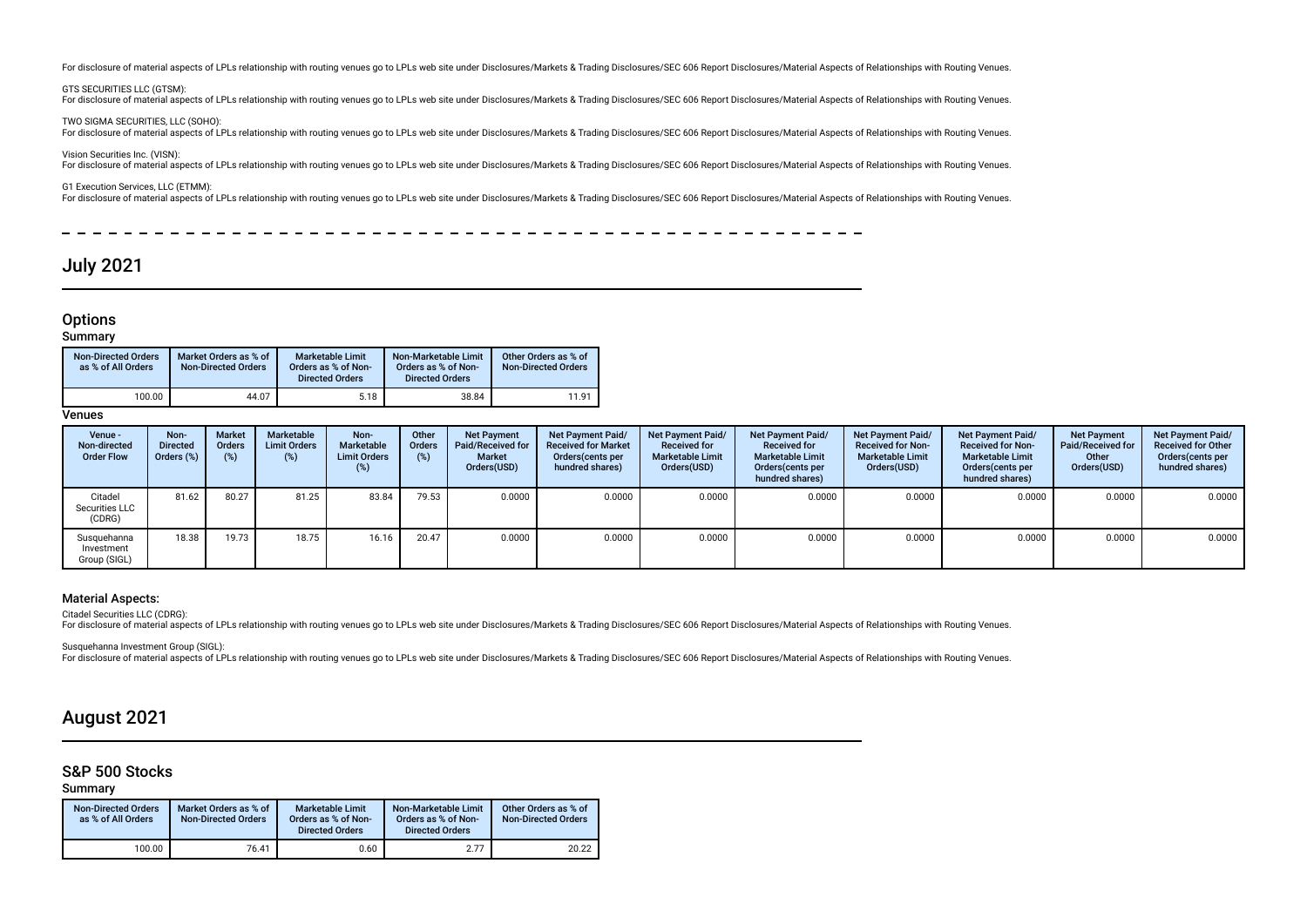#### Venues

| Venue -<br>Non-directed<br><b>Order Flow</b>  | Non-<br><b>Directed</b><br>Orders (%) | Market<br>Orders<br>(%) | <b>Marketable</b><br><b>Limit Orders</b><br>(%) | Non-<br>Marketable<br><b>Limit Orders</b><br>(%) | Other<br>Orders<br>(%) | <b>Net Payment</b><br><b>Paid/Received for</b><br><b>Market</b><br>Orders(USD) | Net Payment Paid/<br><b>Received for Market</b><br>Orders(cents per<br>hundred shares) | Net Payment Paid/<br><b>Received for</b><br><b>Marketable Limit</b><br>Orders(USD) | Net Payment Paid/<br><b>Received for</b><br><b>Marketable Limit</b><br>Orders(cents per<br>hundred shares) | <b>Net Payment Paid/</b><br><b>Received for Non-</b><br><b>Marketable Limit</b><br>Orders(USD) | Net Payment Paid/<br><b>Received for Non-</b><br><b>Marketable Limit</b><br>Orders(cents per<br>hundred shares) | <b>Net Payment</b><br>Paid/Received for<br>Other<br>Orders(USD) | <b>Net Payment Paid/</b><br><b>Received for Other</b><br>Orders(cents per<br>hundred shares) |
|-----------------------------------------------|---------------------------------------|-------------------------|-------------------------------------------------|--------------------------------------------------|------------------------|--------------------------------------------------------------------------------|----------------------------------------------------------------------------------------|------------------------------------------------------------------------------------|------------------------------------------------------------------------------------------------------------|------------------------------------------------------------------------------------------------|-----------------------------------------------------------------------------------------------------------------|-----------------------------------------------------------------|----------------------------------------------------------------------------------------------|
| <b>UBS</b><br><b>SECURITIES</b><br>LLC (UBSS) | 35.64                                 | 35.80                   | 51.86                                           | 29.93                                            | 35.29                  | 0.0000                                                                         | 0.0000                                                                                 | 0.0000                                                                             | 0.0000                                                                                                     | 0.0000                                                                                         | 0.0000                                                                                                          | 0.0000                                                          | 0.0000                                                                                       |
| Citadel<br>Securities LLC<br>(CDRG)           | 18.80                                 | 18.16                   | 13.07                                           | 21.21                                            | 21.08                  | 0.0000                                                                         | 0.0000                                                                                 | 0.0000                                                                             | 0.0000                                                                                                     | 0.0000                                                                                         | 0.0000                                                                                                          | 0.0000                                                          | 0.0000                                                                                       |
| <b>VIRTU</b><br>Americas LLC<br>(NITE)        | 17.97                                 | 17.59                   | 19.16                                           | 22.73                                            | 18.70                  | 0.0000                                                                         | 0.0000                                                                                 | 0.0000                                                                             | 0.0000                                                                                                     | 0.0000                                                                                         | 0.0000                                                                                                          | 0.0000                                                          | 0.0000                                                                                       |
| <b>TWO SIGMA</b><br>SECURITIES,<br>LLC (SOHO) | 13.58                                 | 13.67                   | 9.83                                            | 13.41                                            | 13.39                  | 0.0000                                                                         | 0.0000                                                                                 | 0.0000                                                                             | 0.0000                                                                                                     | 0.0000                                                                                         | 0.0000                                                                                                          | 0.0000                                                          | 0.0000                                                                                       |
| GTS<br><b>SECURITIES</b><br>LLC (GTSM)        | 11.14                                 | 11.81                   | 5.01                                            | 11.42                                            | 8.77                   | 0.0000                                                                         | 0.0000                                                                                 | 0.0000                                                                             | 0.0000                                                                                                     | 0.0000                                                                                         | 0.0000                                                                                                          | 0.0000                                                          | 0.0000                                                                                       |
| Vision<br>Securities Inc.<br>(VISN)           | 2.87                                  | 2.97                    | 1.07                                            | 1.30                                             | 2.77                   | 0.0000                                                                         | 0.0000                                                                                 | 0.0000                                                                             | 0.0000                                                                                                     | 0.0000                                                                                         | 0.0000                                                                                                          | 0.0000                                                          | 0.0000                                                                                       |

### Material Aspects:

UBS SECURITIES LLC (UBSS):

For disclosure of material aspects of LPLs relationship with routing venues go to LPLs web site under Disclosures/Markets & Trading Disclosures/SEC 606 Report Disclosures/Material Aspects of Relationships with Routing Venu

Citadel Securities LLC (CDRG):

For disclosure of material aspects of LPLs relationship with routing venues go to LPLs web site under Disclosures/Markets & Trading Disclosures/SEC 606 Report Disclosures/Material Aspects of Relationships with Routing Venu

VIRTU Americas LLC (NITE):

For disclosure of material aspects of LPLs relationship with routing venues go to LPLs web site under Disclosures/Markets & Trading Disclosures/SEC 606 Report Disclosures/Material Aspects of Relationships with Routing Venu

TWO SIGMA SECURITIES, LLC (SOHO):

For disclosure of material aspects of LPLs relationship with routing venues go to LPLs web site under Disclosures/Markets & Trading Disclosures/SEC 606 Report Disclosures/Material Aspects of Relationships with Routing Venu

GTS SECURITIES LLC (GTSM):

For disclosure of material aspects of LPLs relationship with routing venues go to LPLs web site under Disclosures/Markets & Trading Disclosures/SEC 606 Report Disclosures/Material Aspects of Relationships with Routing Venu

Vision Securities Inc. (VISN):

For disclosure of material aspects of LPLs relationship with routing venues go to LPLs web site under Disclosures/Markets & Trading Disclosures/SEC 606 Report Disclosures/Material Aspects of Relationships with Routing Venu

\_\_\_\_\_\_\_\_\_\_\_\_\_\_\_\_\_\_\_\_\_\_\_\_\_\_\_\_\_\_\_\_

# August 2021

## Non-S&P 500 Stocks

### Summary

| <b>Non-Directed Orders</b><br>as % of All Orders | Market Orders as % of<br><b>Non-Directed Orders</b> | <b>Marketable Limit</b><br>Orders as % of Non-<br><b>Directed Orders</b> | Non-Marketable Limit<br>Orders as % of Non-<br><b>Directed Orders</b> | Other Orders as % of<br><b>Non-Directed Orders</b> |
|--------------------------------------------------|-----------------------------------------------------|--------------------------------------------------------------------------|-----------------------------------------------------------------------|----------------------------------------------------|
| 100.00                                           | 82.19                                               | 1.54                                                                     | 3.89                                                                  | 12.38                                              |

**Venues**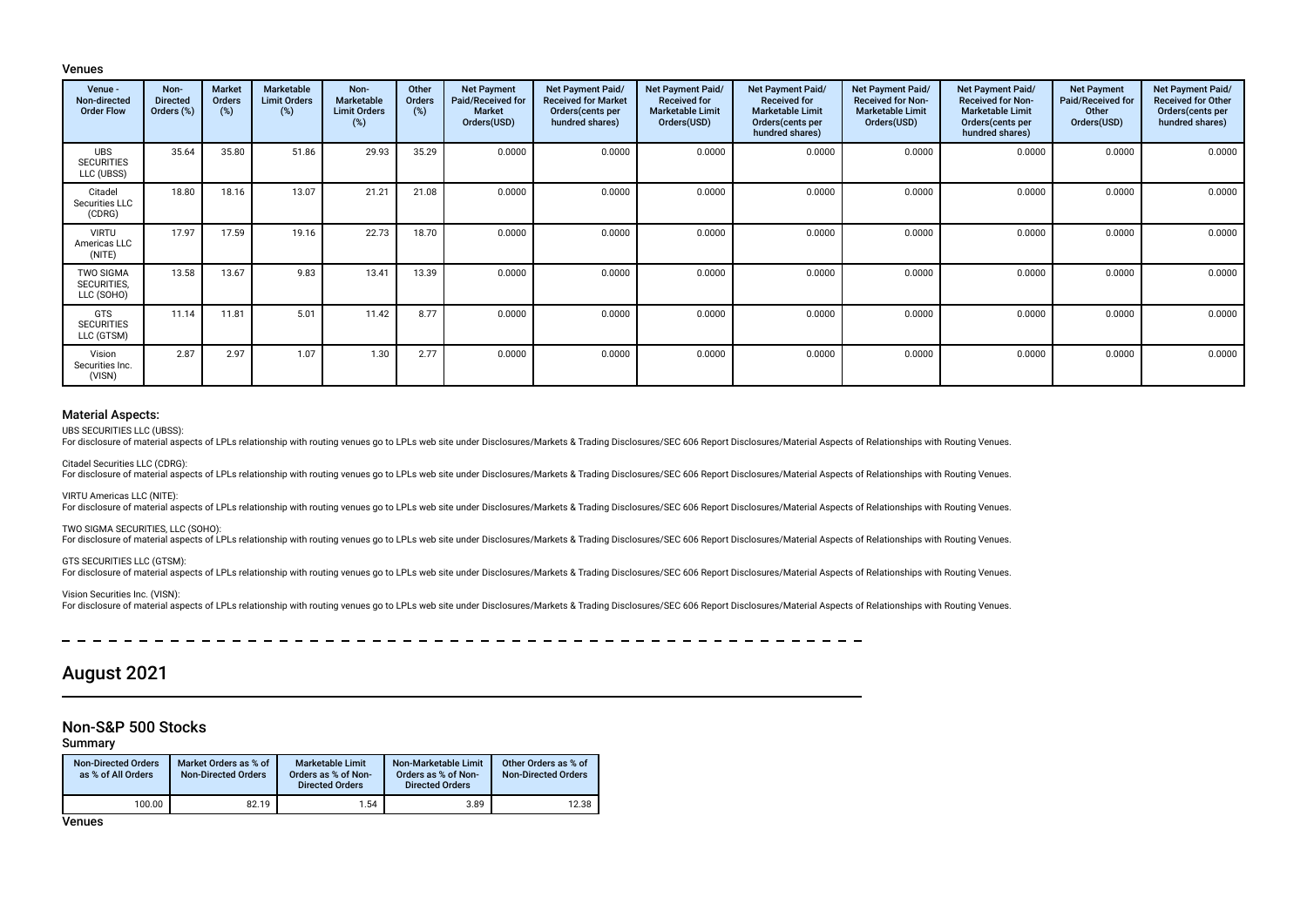| Venue -<br>Non-directed<br><b>Order Flow</b>  | Non-<br><b>Directed</b><br>Orders (%) | <b>Market</b><br>Orders<br>(%) | Marketable<br><b>Limit Orders</b><br>(%) | Non-<br><b>Marketable</b><br><b>Limit Orders</b><br>(%) | Other<br><b>Orders</b><br>(%) | <b>Net Payment</b><br>Paid/Received for<br><b>Market</b><br>Orders(USD) | <b>Net Payment Paid/</b><br><b>Received for Market</b><br>Orders (cents per<br>hundred shares) | Net Payment Paid/<br><b>Received for</b><br><b>Marketable Limit</b><br>Orders(USD) | Net Payment Paid/<br><b>Received for</b><br><b>Marketable Limit</b><br>Orders (cents per<br>hundred shares) | Net Payment Paid/<br><b>Received for Non-</b><br><b>Marketable Limit</b><br>Orders(USD) | Net Payment Paid/<br><b>Received for Non-</b><br><b>Marketable Limit</b><br>Orders (cents per<br>hundred shares) | <b>Net Payment</b><br>Paid/Received for<br>Other<br>Orders(USD) | Net Payment Paid/<br><b>Received for Other</b><br>Orders (cents per<br>hundred shares) |
|-----------------------------------------------|---------------------------------------|--------------------------------|------------------------------------------|---------------------------------------------------------|-------------------------------|-------------------------------------------------------------------------|------------------------------------------------------------------------------------------------|------------------------------------------------------------------------------------|-------------------------------------------------------------------------------------------------------------|-----------------------------------------------------------------------------------------|------------------------------------------------------------------------------------------------------------------|-----------------------------------------------------------------|----------------------------------------------------------------------------------------|
| Citadel<br>Securities LLC<br>(CDRG)           | 58.44                                 | 60.66                          | 61.49                                    | 43.49                                                   | 48.00                         | 0.0000                                                                  | 0.0000                                                                                         | 0.0000                                                                             | 0.0000                                                                                                      | 0.0000                                                                                  | 0.0000                                                                                                           | 0.0000                                                          | 0.0000                                                                                 |
| <b>UBS</b><br><b>SECURITIES</b><br>LLC (UBSS) | 18.89                                 | 17.57                          | 10.94                                    | 26.88                                                   | 26.12                         | 0.0000                                                                  | 0.0000                                                                                         | 0.0000                                                                             | 0.0000                                                                                                      | 0.0000                                                                                  | 0.0000                                                                                                           | 0.0000                                                          | 0.0000                                                                                 |
| <b>VIRTU</b><br>Americas LLC<br>(NITE)        | 11.17                                 | 10.03                          | 18.69                                    | 17.10                                                   | 15.97                         | 0.0000                                                                  | 0.0000                                                                                         | 0.0000                                                                             | 0.0000                                                                                                      | 0.0000                                                                                  | 0.0000                                                                                                           | 0.0000                                                          | 0.0000                                                                                 |
| <b>GTS</b><br><b>SECURITIES</b><br>LLC (GTSM) | 7.46                                  | 7.67                           | 7.42                                     | 8.08                                                    | 5.89                          | 0.0000                                                                  | 0.0000                                                                                         | 0.0000                                                                             | 0.0000                                                                                                      | 0.0000                                                                                  | 0.0000                                                                                                           | 0.0000                                                          | 0.0000                                                                                 |
| <b>TWO SIGMA</b><br>SECURITIES,<br>LLC (SOHO) | 3.96                                  | 3.99                           | 1.36                                     | 4.37                                                    | 3.90                          | 0.0000                                                                  | 0.0000                                                                                         | 0.0000                                                                             | 0.0000                                                                                                      | 0.0000                                                                                  | 0.0000                                                                                                           | 0.0000                                                          | 0.0000                                                                                 |
| Vision<br>Securities Inc.<br>(VISN)           | 0.08                                  | 0.08                           | 0.10                                     | 0.08                                                    | 0.12                          | 0.0000                                                                  | 0.0000                                                                                         | 0.0000                                                                             | 0.0000                                                                                                      | 0.0000                                                                                  | 0.0000                                                                                                           | 0.0000                                                          | 0.0000                                                                                 |

### Material Aspects:

Citadel Securities LLC (CDRG):

For disclosure of material aspects of LPLs relationship with routing venues go to LPLs web site under Disclosures/Markets & Trading Disclosures/SEC 606 Report Disclosures/Material Aspects of Relationships with Routing Venu

UBS SECURITIES LLC (UBSS):

For disclosure of material aspects of LPLs relationship with routing venues go to LPLs web site under Disclosures/Markets & Trading Disclosures/SEC 606 Report Disclosures/Material Aspects of Relationships with Routing Venu

#### VIRTU Americas LLC (NITE):

For disclosure of material aspects of LPLs relationship with routing venues go to LPLs web site under Disclosures/Markets & Trading Disclosures/SEC 606 Report Disclosures/Material Aspects of Relationships with Routing Venu

GTS SECURITIES LLC (GTSM):<br>For disclosure of material aspects of LPLs relationship with routing venues go to LPLs web site under Disclosures/Markets & Trading Disclosures/SEC 606 Report Disclosures/Material Aspects of Rela

#### TWO SIGMA SECURITIES, LLC (SOHO):

For disclosure of material aspects of LPLs relationship with routing venues go to LPLs web site under Disclosures/Markets & Trading Disclosures/SEC 606 Report Disclosures/Material Aspects of Relationships with Routing Venu

#### Vision Securities Inc. (VISN):

For disclosure of material aspects of LPLs relationship with routing venues go to LPLs web site under Disclosures/Markets & Trading Disclosures/SEC 606 Report Disclosures/Material Aspects of Relationships with Routing Venu

# August 2021

# **Options**

**Summary** 

| <b>Non-Directed Orders</b><br>as % of All Orders | Market Orders as % of<br><b>Non-Directed Orders</b> | <b>Marketable Limit</b><br>Orders as % of Non-<br><b>Directed Orders</b> | Non-Marketable Limit<br>Orders as % of Non-<br><b>Directed Orders</b> | Other Orders as % of<br><b>Non-Directed Orders</b> |
|--------------------------------------------------|-----------------------------------------------------|--------------------------------------------------------------------------|-----------------------------------------------------------------------|----------------------------------------------------|
| 100.00                                           | 42.94                                               | 5.34                                                                     | 39.84                                                                 | 11.88                                              |

**Venues**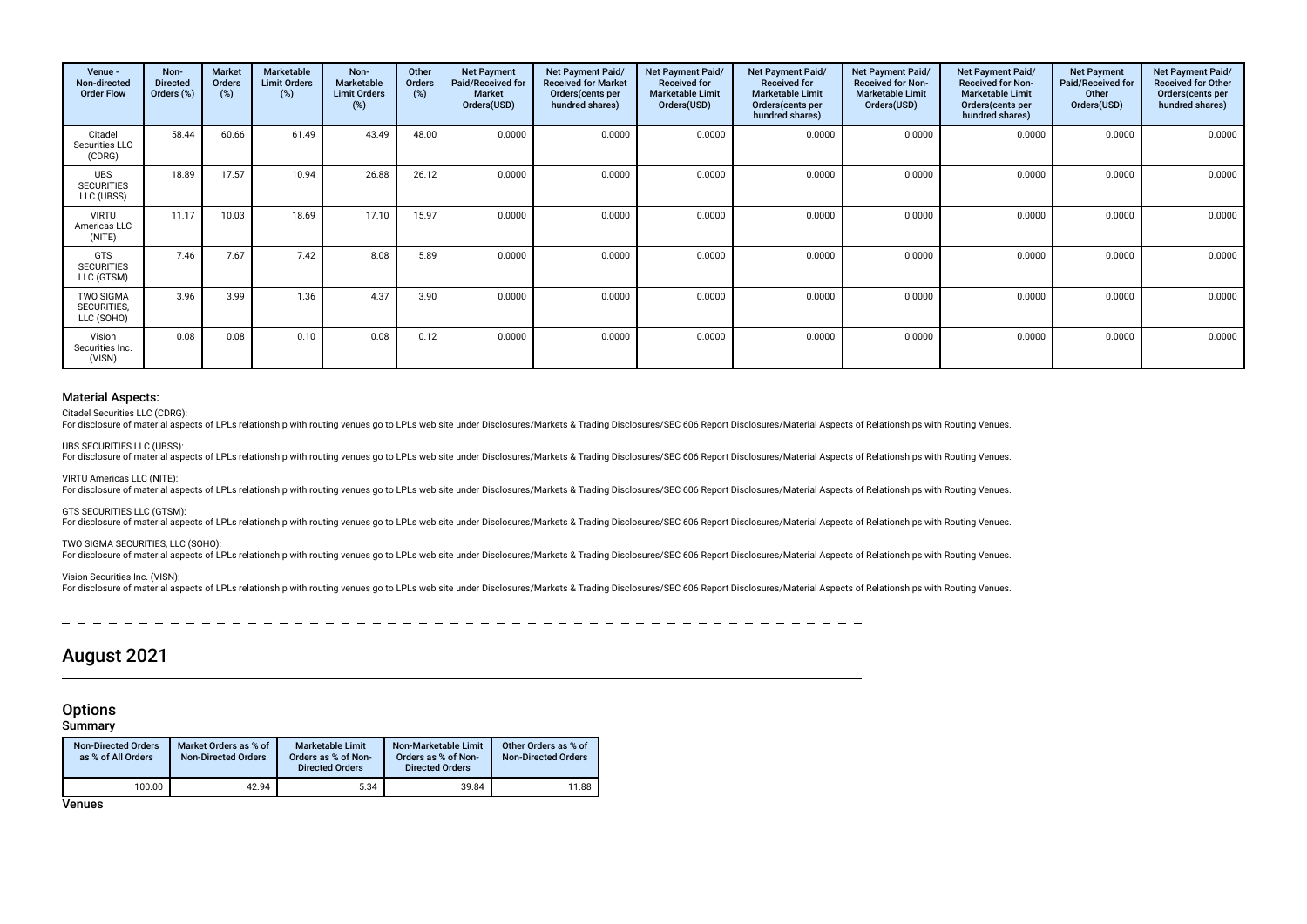| Venue -<br>Non-directed<br><b>Order Flow</b> | Non-<br><b>Directed</b><br>Orders (%) | <b>Market</b><br>Orders<br>(%) | Marketable<br><b>Limit Orders</b><br>(%) | Non-<br>Marketable<br><b>Limit Orders</b><br>(%) | Other<br>Orders<br>$(\%)$ | <b>Net Payment</b><br><b>Paid/Received for</b><br>Market<br>Orders(USD) | Net Payment Paid/<br><b>Received for Market</b><br>Orders (cents per<br>hundred shares) | Net Payment Paid/<br><b>Received for</b><br><b>Marketable Limit</b><br>Orders(USD) | Net Payment Paid/<br><b>Received for</b><br><b>Marketable Limit</b><br>Orders(cents per<br>hundred shares) | <b>Net Payment Paid/</b><br><b>Received for Non-</b><br><b>Marketable Limit</b><br>Orders(USD) | Net Payment Paid/<br><b>Received for Non-</b><br><b>Marketable Limit</b><br>Orders (cents per<br>hundred shares) | <b>Net Payment</b><br>Paid/Received for<br>Other<br>Orders(USD) | Net Payment Paid/<br><b>Received for Other</b><br>Orders(cents per<br>hundred shares) |
|----------------------------------------------|---------------------------------------|--------------------------------|------------------------------------------|--------------------------------------------------|---------------------------|-------------------------------------------------------------------------|-----------------------------------------------------------------------------------------|------------------------------------------------------------------------------------|------------------------------------------------------------------------------------------------------------|------------------------------------------------------------------------------------------------|------------------------------------------------------------------------------------------------------------------|-----------------------------------------------------------------|---------------------------------------------------------------------------------------|
| Citadel<br>Securities LLC<br>(CDRG)          | 81.58                                 | 78.91                          | 83.96                                    | 84.48                                            | 80.40                     | 0.0000                                                                  | 0.0000                                                                                  | 0.0000                                                                             | 0.0000                                                                                                     | 0.0000                                                                                         | 0.0000                                                                                                           | 0.0000                                                          | 0.0000                                                                                |
| Susquehanna<br>Investment<br>Group (SIGL)    | 18.42                                 | 21.09                          | 16.04                                    | 15.52                                            | 19.60                     | 0.0000                                                                  | 0.0000                                                                                  | 0.0000                                                                             | 0.0000                                                                                                     | 0.0000                                                                                         | 0.0000                                                                                                           | 0.0000                                                          | 0.0000                                                                                |

### Material Aspects:

Citadel Securities LLC (CDRG):

For disclosure of material aspects of LPLs relationship with routing venues go to LPLs web site under Disclosures/Markets & Trading Disclosures/SEC 606 Report Disclosures/Material Aspects of Relationships with Routing Venu

Susquehanna Investment Group (SIGL):<br>For disclosure of material aspects of LPLs relationship with routing venues go to LPLs web site under Disclosures/Markets & Trading Disclosures/SEC 606 Report Disclosures/Material Aspec

# September 2021

# S&P 500 Stocks

### Summary

| <b>Non-Directed Orders</b><br>as % of All Orders | Market Orders as % of<br><b>Non-Directed Orders</b> | <b>Marketable Limit</b><br>Orders as % of Non-<br><b>Directed Orders</b> | Non-Marketable Limit<br>Orders as % of Non-<br><b>Directed Orders</b> | Other Orders as % of<br><b>Non-Directed Orders</b> |  |  |
|--------------------------------------------------|-----------------------------------------------------|--------------------------------------------------------------------------|-----------------------------------------------------------------------|----------------------------------------------------|--|--|
| 100.00                                           | 77.36                                               | 0.58                                                                     | 3.09                                                                  | 18.97                                              |  |  |

### **Venues**

| Venue -<br>Non-directed<br><b>Order Flow</b>  | Non-<br><b>Directed</b><br>Orders (%) | Market<br>Orders<br>(%) | Marketable<br><b>Limit Orders</b><br>(%) | Non-<br><b>Marketable</b><br><b>Limit Orders</b><br>(%) | Other<br><b>Orders</b><br>(%) | <b>Net Payment</b><br>Paid/Received for<br><b>Market</b><br>Orders(USD) | <b>Net Payment Paid/</b><br><b>Received for Market</b><br>Orders (cents per<br>hundred shares) | Net Payment Paid/<br><b>Received for</b><br><b>Marketable Limit</b><br>Orders(USD) | <b>Net Payment Paid/</b><br><b>Received for</b><br><b>Marketable Limit</b><br>Orders (cents per<br>hundred shares) | Net Payment Paid/<br><b>Received for Non-</b><br><b>Marketable Limit</b><br>Orders(USD) | Net Payment Paid/<br><b>Received for Non-</b><br><b>Marketable Limit</b><br>Orders(cents per<br>hundred shares) | <b>Net Payment</b><br>Paid/Received for<br>Other<br>Orders(USD) | Net Payment Paid/<br><b>Received for Other</b><br>Orders (cents per<br>hundred shares) |
|-----------------------------------------------|---------------------------------------|-------------------------|------------------------------------------|---------------------------------------------------------|-------------------------------|-------------------------------------------------------------------------|------------------------------------------------------------------------------------------------|------------------------------------------------------------------------------------|--------------------------------------------------------------------------------------------------------------------|-----------------------------------------------------------------------------------------|-----------------------------------------------------------------------------------------------------------------|-----------------------------------------------------------------|----------------------------------------------------------------------------------------|
| <b>UBS</b><br><b>SECURITIES</b><br>LLC (UBSS) | 38.18                                 | 38.07                   | 63.85                                    | 35.23                                                   | 38.30                         | 0.0000                                                                  | 0.0000                                                                                         | 0.0000                                                                             | 0.0000                                                                                                             | 0.0000                                                                                  | 0.0000                                                                                                          | 0.0000                                                          | 0.0000                                                                                 |
| <b>VIRTU</b><br>Americas LLC<br>(NITE)        | 17.73                                 | 17.34                   | 10.00                                    | 19.65                                                   | 19.25                         | 0.0000                                                                  | 0.0000                                                                                         | 0.0000                                                                             | 0.0000                                                                                                             | 0.0000                                                                                  | 0.0000                                                                                                          | 0.0000                                                          | 0.0000                                                                                 |
| <b>GTS</b><br><b>SECURITIES</b><br>LLC (GTSM) | 15.09                                 | 15.98                   | 9.12                                     | 15.68                                                   | 11.57                         | 0.0000                                                                  | 0.0000                                                                                         | 0.0000                                                                             | 0.0000                                                                                                             | 0.0000                                                                                  | 0.0000                                                                                                          | 0.0000                                                          | 0.0000                                                                                 |
| TWO SIGMA<br>SECURITIES,<br>LLC (SOHO)        | 13.36                                 | 13.47                   | 8.45                                     | 17.32                                                   | 12.41                         | 0.0000                                                                  | 0.0000                                                                                         | 0.0000                                                                             | 0.0000                                                                                                             | 0.0000                                                                                  | 0.0000                                                                                                          | 0.0000                                                          | 0.0000                                                                                 |
| Citadel<br>Securities LLC<br>(CDRG)           | 12.89                                 | 12.30                   | 7.85                                     | 10.93                                                   | 15.78                         | 0.0000                                                                  | 0.0000                                                                                         | 0.0000                                                                             | 0.0000                                                                                                             | 0.0000                                                                                  | 0.0000                                                                                                          | 0.0000                                                          | 0.0000                                                                                 |
| Vision<br>Securities Inc.<br>(VISN)           | 2.75                                  | 2.84                    | 0.73                                     | 1.19                                                    | 2.69                          | 0.0000                                                                  | 0.0000                                                                                         | 0.0000                                                                             | 0.0000                                                                                                             | 0.0000                                                                                  | 0.0000                                                                                                          | 0.0000                                                          | 0.0000                                                                                 |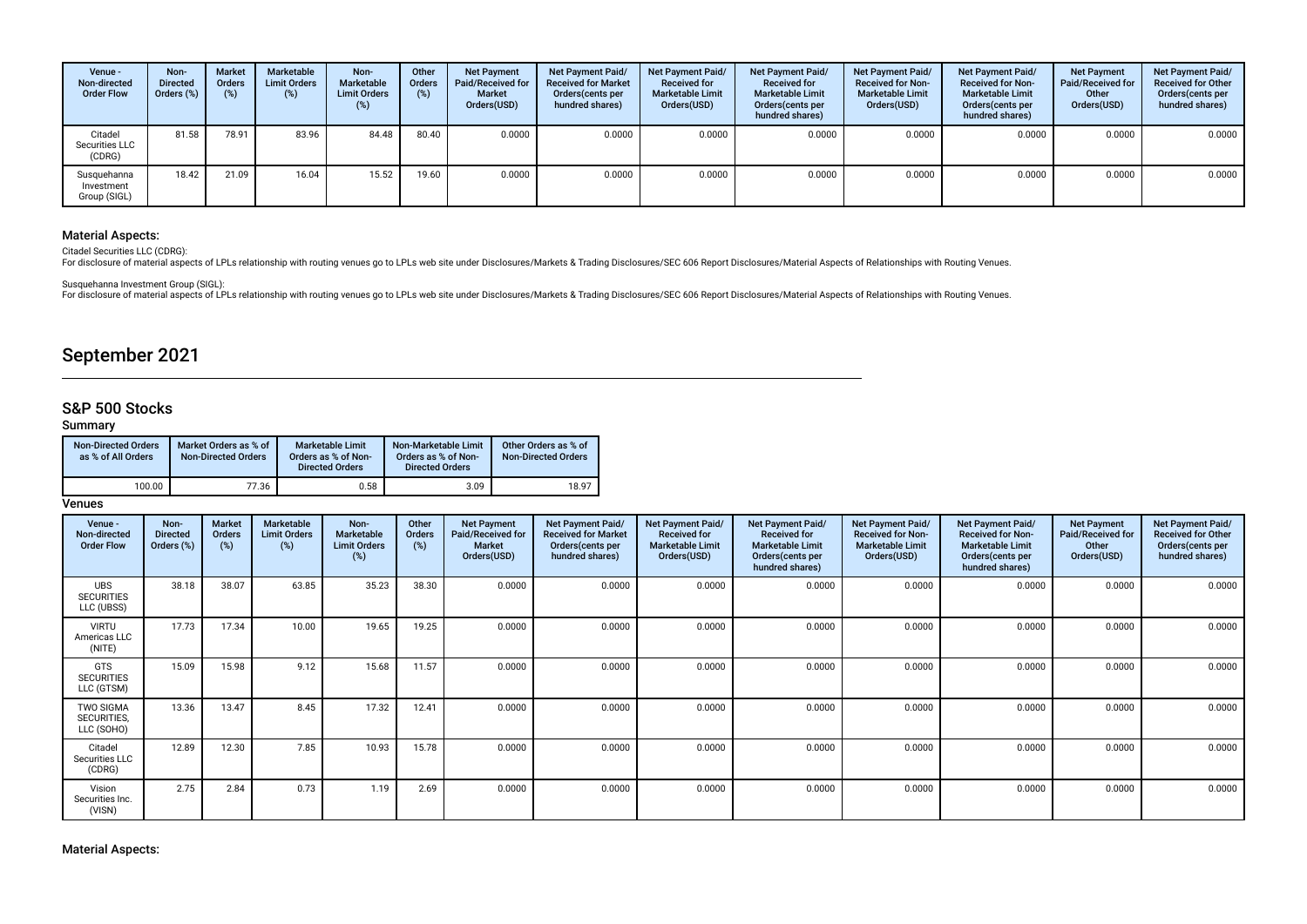#### UBS SECURITIES LLC (UBSS):

For disclosure of material aspects of LPLs relationship with routing venues go to LPLs web site under Disclosures/Markets & Trading Disclosures/SEC 606 Report Disclosures/Material Aspects of Relationships with Routing Venu

VIRTU Americas LLC (NITE):

For disclosure of material aspects of LPLs relationship with routing venues go to LPLs web site under Disclosures/Markets & Trading Disclosures/SEC 606 Report Disclosures/Material Aspects of Relationships with Routing Venu

GTS SECURITIES LLC (GTSM): For disclosure of material aspects of LPLs relationship with routing venues go to LPLs web site under Disclosures/Markets & Trading Disclosures/SEC 606 Report Disclosures/Material Aspects of Relationships with Routing Venu

TWO SIGMA SECURITIES, LLC (SOHO): For disclosure of material aspects of LPLs relationship with routing venues go to LPLs web site under Disclosures/Markets & Trading Disclosures/SEC 606 Report Disclosures/Material Aspects of Relationships with Routing Venu

Citadel Securities LLC (CDRG):

For disclosure of material aspects of LPLs relationship with routing venues go to LPLs web site under Disclosures/Markets & Trading Disclosures/SEC 606 Report Disclosures/Material Aspects of Relationships with Routing Venu

Vision Securities Inc. (VISN):

For disclosure of material aspects of LPLs relationship with routing venues go to LPLs web site under Disclosures/Markets & Trading Disclosures/SEC 606 Report Disclosures/Material Aspects of Relationships with Routing Venu

# September 2021

### Non-S&P 500 Stocks

#### Summary

| Non-Directed Orders<br>as % of All Orders | Market Orders as % of<br><b>Non-Directed Orders</b> | Marketable Limit<br>Orders as % of Non-<br><b>Directed Orders</b> | Non-Marketable Limit<br>Orders as % of Non-<br><b>Directed Orders</b> | Other Orders as % of<br><b>Non-Directed Orders</b> |  |  |
|-------------------------------------------|-----------------------------------------------------|-------------------------------------------------------------------|-----------------------------------------------------------------------|----------------------------------------------------|--|--|
| 100.00                                    | 83.36                                               | 0.82                                                              | 2.83                                                                  | 13.00                                              |  |  |

#### Venues

| Venue -<br>Non-directed<br><b>Order Flow</b>  | Non-<br><b>Directed</b><br>Orders (%) | Market<br>Orders<br>(%) | Marketable<br><b>Limit Orders</b><br>$(\%)$ | Non-<br><b>Marketable</b><br><b>Limit Orders</b><br>(%) | Other<br>Orders<br>(%) | <b>Net Payment</b><br><b>Paid/Received for</b><br><b>Market</b><br>Orders(USD) | <b>Net Payment Paid/</b><br><b>Received for Market</b><br>Orders(cents per<br>hundred shares) | Net Payment Paid/<br><b>Received for</b><br><b>Marketable Limit</b><br>Orders(USD) | <b>Net Payment Paid/</b><br><b>Received for</b><br><b>Marketable Limit</b><br>Orders(cents per<br>hundred shares) | Net Payment Paid/<br><b>Received for Non-</b><br><b>Marketable Limit</b><br>Orders(USD) | Net Payment Paid/<br><b>Received for Non-</b><br><b>Marketable Limit</b><br>Orders (cents per<br>hundred shares) | <b>Net Payment</b><br>Paid/Received for<br>Other<br>Orders(USD) | Net Payment Paid/<br><b>Received for Other</b><br>Orders(cents per<br>hundred shares) |
|-----------------------------------------------|---------------------------------------|-------------------------|---------------------------------------------|---------------------------------------------------------|------------------------|--------------------------------------------------------------------------------|-----------------------------------------------------------------------------------------------|------------------------------------------------------------------------------------|-------------------------------------------------------------------------------------------------------------------|-----------------------------------------------------------------------------------------|------------------------------------------------------------------------------------------------------------------|-----------------------------------------------------------------|---------------------------------------------------------------------------------------|
| Citadel<br>Securities LLC<br>(CDRG)           | 58.66                                 | 61.39                   | 48.56                                       | 42.05                                                   | 45.42                  | 0.0000                                                                         | 0.0000                                                                                        | 0.0000                                                                             | 0.0000                                                                                                            | 0.0000                                                                                  | 0.0000                                                                                                           | 0.0000                                                          | 0.0000                                                                                |
| <b>UBS</b><br><b>SECURITIES</b><br>LLC (UBSS) | 19.24                                 | 17.13                   | 26.23                                       | 35.70                                                   | 28.79                  | 0.0000                                                                         | 0.0000                                                                                        | 0.0000                                                                             | 0.0000                                                                                                            | 0.0000                                                                                  | 0.0000                                                                                                           | 0.0000                                                          | 0.0000                                                                                |
| <b>VIRTU</b><br>Americas LLC<br>(NITE)        | 10.14                                 | 9.14                    | 16.96                                       | 11.72                                                   | 15.74                  | 0.0000                                                                         | 0.0000                                                                                        | 0.0000                                                                             | 0.0000                                                                                                            | 0.0000                                                                                  | 0.0000                                                                                                           | 0.0000                                                          | 0.0000                                                                                |
| <b>GTS</b><br><b>SECURITIES</b><br>LLC (GTSM) | 7.72                                  | 8.11                    | 4.93                                        | 5.12                                                    | 5.98                   | 0.0000                                                                         | 0.0000                                                                                        | 0.0000                                                                             | 0.0000                                                                                                            | 0.0000                                                                                  | 0.0000                                                                                                           | 0.0000                                                          | 0.0000                                                                                |
| <b>TWO SIGMA</b><br>SECURITIES,<br>LLC (SOHO) | 4.17                                  | 4.17                    | 3.24                                        | 5.26                                                    | 3.97                   | 0.0000                                                                         | 0.0000                                                                                        | 0.0000                                                                             | 0.0000                                                                                                            | 0.0000                                                                                  | 0.0000                                                                                                           | 0.0000                                                          | 0.0000                                                                                |
| Vision<br>Securities Inc.<br>(VISN)           | 0.07                                  | 0.06                    | 0.08                                        | 0.15                                                    | 0.10                   | 0.0000                                                                         | 0.0000                                                                                        | 0.0000                                                                             | 0.0000                                                                                                            | 0.0000                                                                                  | 0.0000                                                                                                           | 0.0000                                                          | 0.0000                                                                                |

### Material Aspects:

Citadel Securities LLC (CDRG):

For disclosure of material aspects of LPLs relationship with routing venues go to LPLs web site under Disclosures/Markets & Trading Disclosures/SEC 606 Report Disclosures/Material Aspects of Relationships with Routing Venu